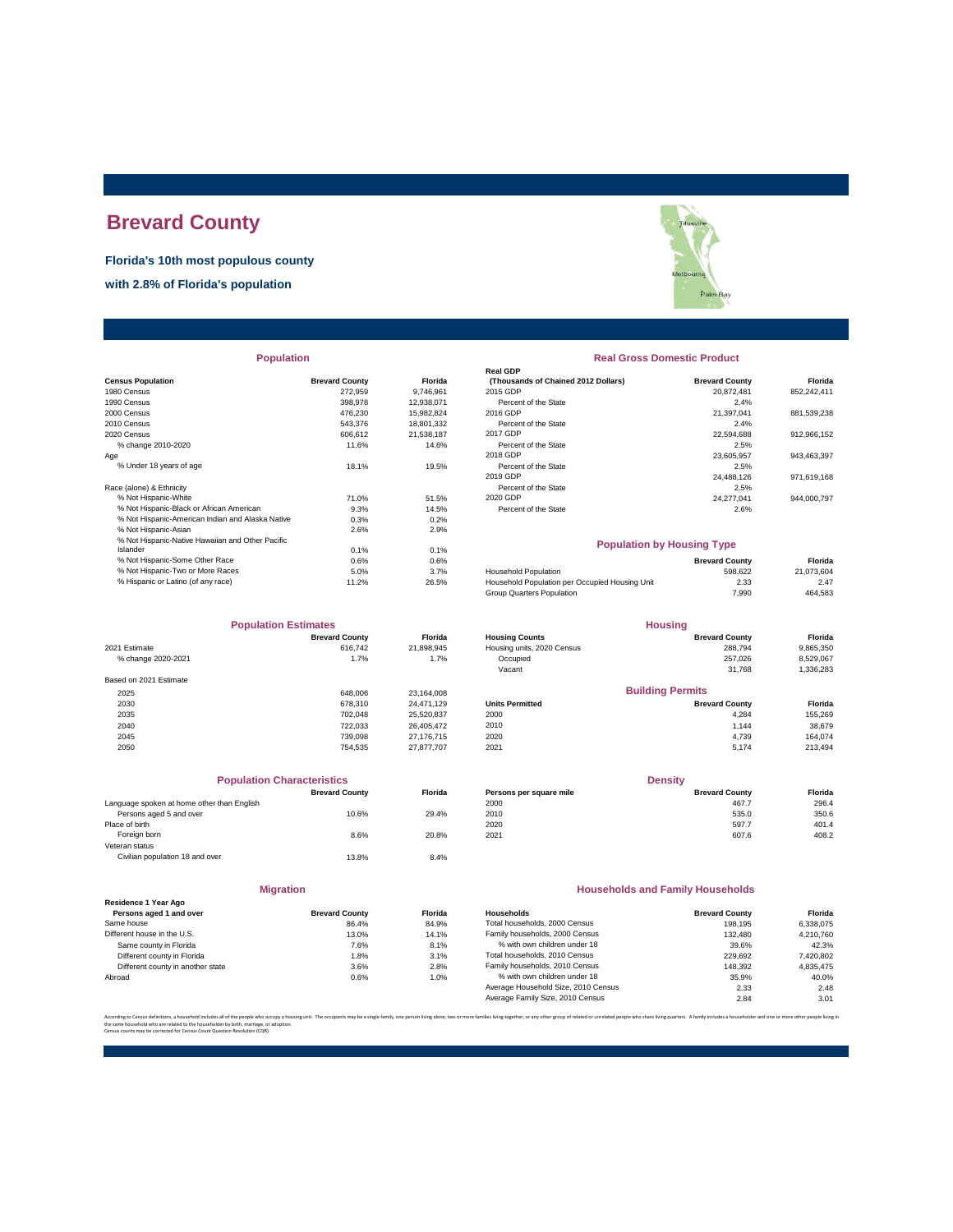# **Brevard County**

|                                                                              |                       |                       | <b>Employment and Labor Force</b>                      |                       |                      |
|------------------------------------------------------------------------------|-----------------------|-----------------------|--------------------------------------------------------|-----------------------|----------------------|
| <b>Establishments</b>                                                        |                       |                       | <b>Establishments</b>                                  |                       |                      |
| 2020                                                                         | <b>Brevard County</b> | Florida               | % of All Industries, 2020                              | <b>Brevard County</b> | Florida              |
| All industries                                                               | 17,071                | 763,854               | All industries                                         | 17,071                | 763.854              |
| Natural Resource & Mining<br>Construction                                    | 60                    | 5,514                 | Natural Resource & Mining<br>Construction              | 0.4%                  | 0.7%<br>10.2%        |
| Manufacturing                                                                | 2,084<br>674          | 77,720<br>21,822      | Manufacturing                                          | 12.2%<br>3.9%         | 2.9%                 |
| Trade, Transportation and Utilities                                          | 3,060                 | 145.853               | Trade, Transportation and Utilities                    | 17.9%                 | 19.1%                |
| Information                                                                  | 234                   | 13,437                | Information                                            | 1.4%                  | 1.8%                 |
| <b>Financial Activities</b>                                                  | 1,731                 | 83,911                | <b>Financial Activities</b>                            | 10.1%                 | 11.0%                |
| Professional & Business Services                                             | 4,067                 | 187,348               | Professional & Business Services                       | 23.8%                 | 24.5%                |
| Education & Health Services                                                  | 2,068                 | 87,764                | Education & Health Services                            | 12.1%                 | 11.5%                |
| Leisure and Hospitality                                                      | 1,485                 | 61,008                | Leisure and Hospitality                                | 8.7%                  | 8.0%                 |
| <b>Other Services</b>                                                        | 1,302                 | 56,385                | Other Services                                         | 7.6%                  | 7.4%                 |
| Government                                                                   | 165                   | 5,895                 | Government                                             | 1.0%                  | 0.8%                 |
|                                                                              |                       |                       |                                                        |                       |                      |
| <b>Average Annual Employment</b>                                             |                       |                       | <b>Average Annual Wage</b>                             |                       |                      |
| % of All Industries, 2020                                                    | <b>Brevard County</b> | Florida               | 2020                                                   | <b>Brevard County</b> | Florida              |
| All industries                                                               | 215,626               | 8,453,489             | All industries                                         | \$55,527              | \$55,840             |
| Natural Resource & Mining                                                    | 7.2%                  | 0.8%                  | Natural Resource & Mining                              | \$52,356              | \$37,710             |
| Construction                                                                 | 13.1%                 | 6.7%                  | Construction                                           | \$95,096              | \$55,840             |
| Manufacturing                                                                | 16.6%                 | 4.5%                  | Manufacturing                                          | \$42,614              | \$66,738             |
| Trade, Transportation and Utilities                                          | 0.8%                  | 20.6%                 | Trade, Transportation and Utilities                    | \$79,631              | \$49,342             |
| Information                                                                  | 3.7%                  | 1.5%                  | Information                                            | \$63,249              | \$93,360             |
| <b>Financial Activities</b>                                                  | 15.4%                 | 6.9%                  | <b>Financial Activities</b>                            | \$64,467              | \$84,295             |
| Professional & Business Services                                             | 15.9%                 | 16.1%                 | Professional & Business Services                       | \$52,514              | \$68,218             |
| Education & Health Services                                                  | 11.2%                 | 15.3%                 | Education & Health Services<br>Leisure and Hospitality | \$20,965              | \$55,099             |
| Leisure and Hospitality                                                      | 2.7%                  | 11.9%                 | Other Services                                         | \$37,338              | \$27,694             |
| <b>Other Services</b><br>Government                                          | 0.0%<br>13.0%         | 3.0%<br>12.5%         | Government                                             | \$40,593<br>\$56,975  | \$41,131<br>\$58,821 |
| Industries may not add to the total due to confidentiality and unclassified. |                       |                       |                                                        |                       |                      |
|                                                                              |                       |                       |                                                        |                       |                      |
| <b>Labor Force as Percent of Population</b>                                  |                       |                       |                                                        |                       |                      |
| Aged 18 and Older                                                            | <b>Brevard County</b> | Florida               | <b>Unemployment Rate</b>                               | <b>Brevard County</b> | Florida              |
| 2000                                                                         | 63.0%                 | 64.2%                 | 2000                                                   | 3.7%                  | 3.8%                 |
| 2010                                                                         | 60.4%                 | 61.8%                 | 2010                                                   | 10.9%                 | 10.8%                |
| 2020                                                                         | 56.9%                 | 58.6%                 | 2020                                                   | 7.2%                  | 8.2%                 |
| 2021                                                                         | 57.6%                 | 59.0%                 | 2021                                                   | 4.0%                  | 4.6%                 |
|                                                                              |                       |                       |                                                        |                       |                      |
|                                                                              |                       |                       | <b>Income and Financial Health</b>                     |                       |                      |
| Personal Income (\$000s)                                                     | <b>Brevard County</b> | Florida               | Per Capita Personal Income                             | <b>Brevard County</b> | Florida              |
| 2000                                                                         | \$13,266,871          | \$472,851,789         | 2000                                                   | \$27,765              | \$29,466             |
| 2010                                                                         | \$20,197,931          | \$732,457,478         | 2010                                                   | \$37,129              | \$38,865             |
| 2011                                                                         | \$20,972,616          | \$771,409,454         | 2011                                                   | \$38,521              | \$40,482             |
| % change 2010-11                                                             | 3.8%                  | 5.3%                  | % change 2010-11                                       | 3.7%                  | 4.2%                 |
| 2012                                                                         | \$21,028,676          | \$800,551,723         | 2012                                                   | \$38,435              | \$41,475             |
| % change 2011-12                                                             | 0.3%                  | 3.8%                  | % change 2011-12                                       | $-0.2%$               | 2.5%                 |
| 2013                                                                         | \$21,016,076          | \$802,975,701         | 2013                                                   | \$38,178              | \$41,069             |
| % change 2012-13                                                             | $-0.1%$               | 0.3%                  | % change 2012-13                                       | $-0.7%$               | $-1.0%$              |
| 2014                                                                         | \$21,914,222          | \$861,412,339         | 2014                                                   | \$39,426              | \$43,388             |
| % change 2013-14                                                             | 4.3%                  | 7.3%                  | % change 2013-14                                       | 3.3%                  | 5.6%                 |
| 2015                                                                         | \$23,322,117          | \$919,834,894         | 2015                                                   | \$41,195              | \$45,493             |
| % change 2014-15                                                             | 6.4%                  | 6.8%                  | % change 2014-15                                       | 4.5%                  | 4.9%                 |
| 2016                                                                         | \$24,258,583          | \$954,069,719         | 2016                                                   | \$42,015              | \$46,253             |
| % change 2015-16                                                             | 4.0%                  | 3.7%                  | % change 2015-16                                       | 2.0%                  | 1.7%                 |
| 2017                                                                         | \$25,823,177          | \$1,023,131,116       | 2017                                                   | \$43,905              | \$48,774             |
| % change 2016-17                                                             | 6.4%                  | 7.2%                  | % change 2016-17                                       | 4.5%                  | 5.5%                 |
| 2018                                                                         | \$27,455,164          | \$1,087,188,628       | 2018                                                   | \$46,145              | \$51,150             |
| % change 2017-18                                                             | 6.3%                  | 6.3%                  | % change 2017-18                                       | 5.1%                  | 4.9%                 |
| 2019                                                                         | \$29,172,881          | \$1,139,799,293       | 2019                                                   | \$48,539              | \$53,034             |
| % change 2018-19                                                             | 6.3%                  | 4.8%                  | % change 2018-19                                       | 5.2%                  | 3.7%                 |
| 2020                                                                         | \$31,339,828          | \$1,209,995,921       | 2020                                                   | \$51,507              | \$55,675             |
| % change 2019-20                                                             | 7.4%                  | 6.2%                  | % change 2019-20                                       | 6.1%                  | 5.0%                 |
|                                                                              |                       |                       |                                                        |                       |                      |
| Earnings by Place of Work (\$000s)                                           |                       |                       | <b>Median Income</b>                                   |                       |                      |
| 2000                                                                         | \$8,649,511           | \$308,751,767         | Median Household Income                                | \$59,359              | \$57,703             |
| 2010                                                                         | \$12,487,693          | \$438,983,914         | Median Family Income                                   | \$73,440              | \$69,670             |
| 2011                                                                         | \$12,542,377          | \$450,498,606         |                                                        |                       |                      |
| % change 2010-11                                                             | 0.4%                  | 2.6%                  | Percent in Poverty, 2020                               |                       |                      |
| 2012                                                                         | \$12,522,301          | \$468,410,475         | All ages in poverty                                    | 9.9%                  | 12.4%                |
| % change 2011-12                                                             | -0.2%                 | 4.0%                  | Under age 18 in poverty                                | 13.5%                 | 17.2%                |
| 2013                                                                         | \$12,499,783          | \$482,898,301         | Related children age 5-17 in families in poverty       | 13.1%                 | 16.5%                |
| % change 2012-13                                                             | $-0.2%$               | 3.1%                  |                                                        |                       |                      |
| 2014                                                                         | \$12,683,435          | \$512,375,290         | <b>Personal Bankruptcy Filing Rate</b>                 |                       |                      |
| % change 2013-14                                                             | 1.5%                  | 6.1%                  | (per 1,000 population)                                 | <b>Brevard County</b> | Florida              |
| 2015<br>% change 2014-15                                                     | \$13,414,178          | \$544,408,719         | 12-Month Period Ending December 31, 2020               | 1.42                  | 1.66                 |
|                                                                              | 5.8%                  | 6.3%                  | 12-Month Period Ending December 31, 2021               | 1.21                  | 1.38                 |
| 2016                                                                         | \$14,014,058          | \$569,769,284         | State Rank                                             | 23                    | <b>NA</b>            |
| % change 2015-16<br>2017                                                     | 4.5%                  | 4.7%                  | NonBusiness Chapter 7 & Chapter 13                     |                       |                      |
| % change 2016-17                                                             | \$14,993,093          | \$603,668,170         | Workers Aged 16 and Over                               | <b>Brevard County</b> |                      |
| 2018                                                                         | 7.0%<br>\$15,999,798  | 5.9%<br>\$639,620,451 | Place of Work in Florida                               |                       | Florida              |
| % change 2017-18                                                             |                       |                       | Worked outside county of residence                     | 7.4%                  | 18.1%                |
| 2019                                                                         | 6.7%<br>\$17,169,144  | 6.0%<br>\$671,553,148 | Travel Time to Work                                    |                       |                      |
| % change 2018-19                                                             |                       | 5.0%                  | Mean travel time to work (minutes)                     | 25.4                  | 27.9                 |
| 2020                                                                         | 7.3%<br>\$17,856,307  | \$688,764,753         |                                                        |                       |                      |
| % change 2019-20                                                             | 4.0%                  | 2.6%                  |                                                        |                       |                      |
|                                                                              |                       |                       |                                                        |                       |                      |